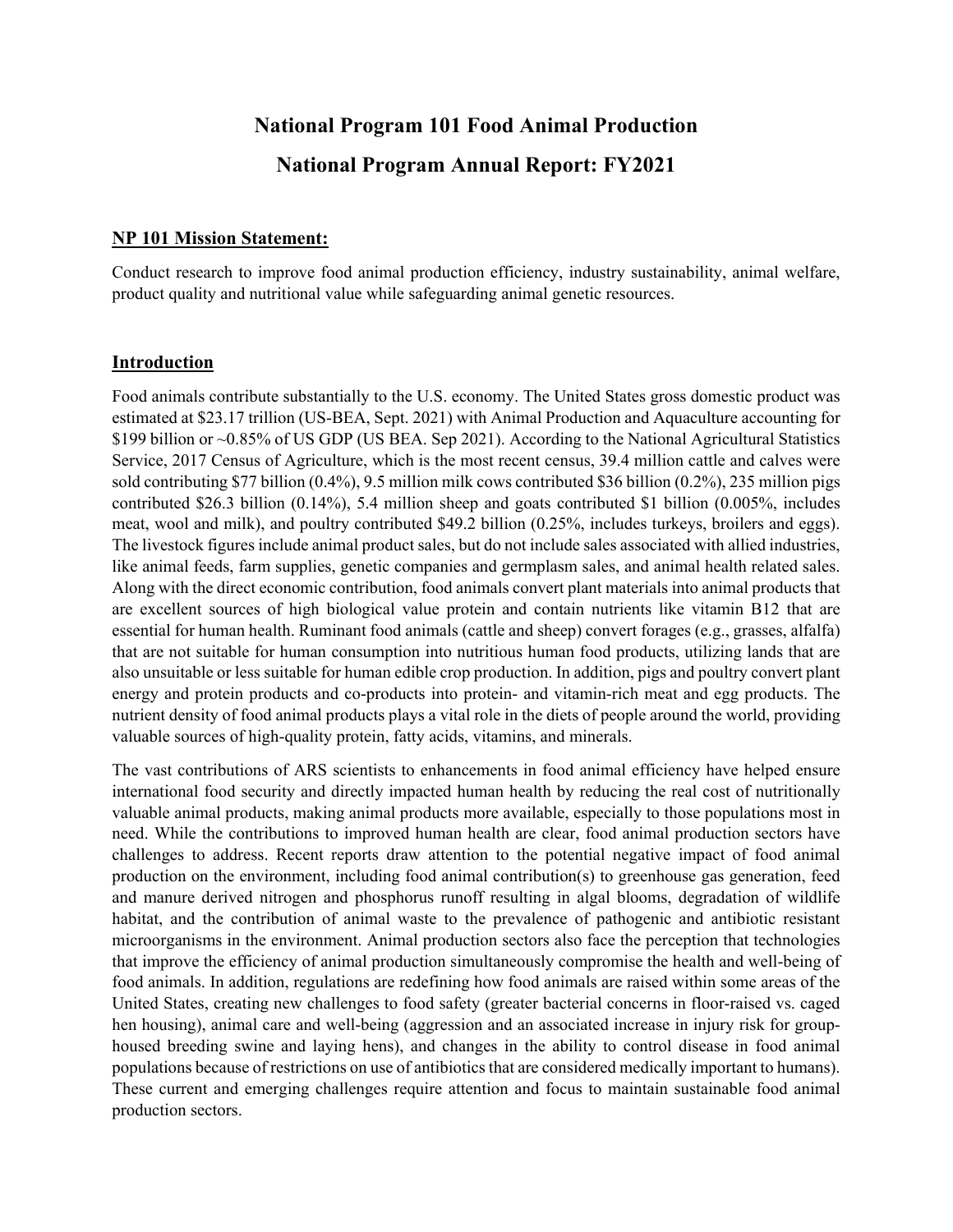Research focusing on livestock production efficiency has far-reaching impacts, as efficiency is an allencompassing term in food animal production. Efficiency improvements involve both animal feed and nonfeed resource utilization. Key drivers and focal areas include:

- capture and effective use of nutrients from traditional and emerging feedstocks;
- enhanced gut and rumen function and the associated improvements in animal health and well-being;
- evaluation and optimization of production, reproduction, and product quality traits;
- discovery, verification, and adoption of new technology;
- enhanced analytical capabilities and statistical modeling to use 'big' data and bioinformatics;
- expanding knowledge of animal and microorganism genomes and phenomes to identify key genes, pathways, and associations that improve selection response and offer gene editing targets; and
- focused efforts to monitor individual animal needs, identify optimal housing, and understand the myriad of environmental factors that influence stress, health, and behavior of food animals.

All with goals focused on offering solutions that ameliorate concerns for animals produced for food.

Improved efficiency directly reduces waste production and greenhouse gas emissions, decreases the impact on the land, water, and air resources while also continuing to provide food resources that are wholesome, safe, nutritious, and affordable. These outcomes are key to providing food to an expanding human population and offering sustainable profitability to the producer. Addressing efficiency, now more than ever, requires multi-disciplinary approaches applied to complex biological systems, application of technology that enhances research outcomes, the transfer of information to decision makers, and the adoption of scientifically proven best practices by livestock producers. Excellent scientists working with partners and stakeholders underpin the ARS-driven collaborative research efforts that provide solutions to known challenges and discover new science and technologies that support efficient and profitable food animal production.

Studies within this program that identify indicators of animal stress and methods to alleviate stress in the production environment will ensure that as production efficiency improves, so will animal well-being in those production systems. Individual and collective scientific advancement of genetic and genomic selection methods, animal nutrition, physiology and reproduction, and animal health will improve the conversion of feed resources into usable food animal products while concurrently reducing the volume of waste products generated. As an example, milk production per cow increased 11% and total milk production increased 14% in the United States within the past 10 years with only a 2% increase in U.S. herd size (USDA, NASS, 2011 – 2020 data). These findings underpin the application of science-based knowledge at the farm level. In addition, science-based animal waste management strategies provide for the beneficial return of animal waste nutrients to the environment, in support of plant production and improved soil health. The study of microorganisms is an essential focus of this project. Understanding their roles in food animal health and production will advance pathogen reduction strategies that influence human, animal and environmental health and also contribute to ongoing efforts to reduce greenhouse gas emissions from food animal production systems.

## **Future Directions**

As the existing 5-year Food Animal Production projects near their completion in 2022, the scientific advances made through these projects have and will continue to drive and expand research opportunities in the next 5-year cycle. A progressive National Program in Food Animal Production will build on successes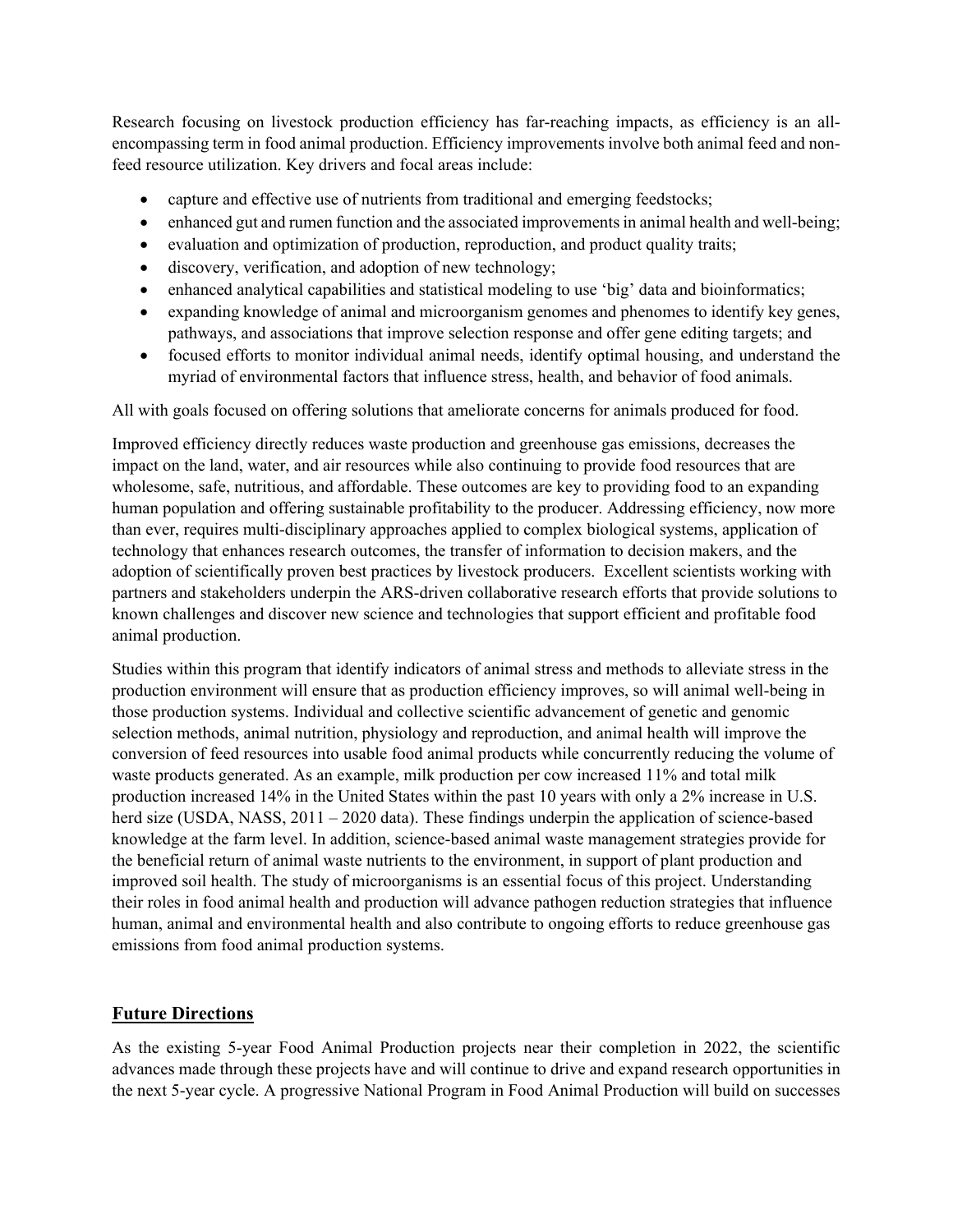and address the animal and associated non-animal influencers in the face of existing and emerging challenges. Advances in science have allowed greater depth of knowledge of biological function than ever before and ARS scientists continue to be scientific leaders in discovery and application of these findings to food animal production. Artificial intelligence, autonomous monitoring and measurement capabilities, and advances in bioinformatic analysis capabilities will underpin future research and hasten delivery of solutions to food animal industries and consumers.

## **Program staffing, funding, and collaborations**

During FY 2021, National Program 101 (NP 101) had 87 full-time scientist positions working at 15 locations across the United States on twenty-seven appropriated research projects. In fiscal year 2021, appropriated funding for NP101 was \$58 million; and total funding was approximately \$60 million including extramural awards. Technology transfer included seven Material Transfer Agreements.

## **In 2021, NP 101 scientists participated in international research collaborations with scientists in**:

Australia, Austria, Belgium, Brazil, Canada, Denmark, Ethiopia, France, Germany, India, Ireland, Israel, Italy, Malawi, Mexico, Mongolia, Netherlands, New Zealand, Nigeria, Poland, Russia, Scotland, South Africa, Spain, Sweden, Uganda, United Kingdom.

## **In 2021, NP101 scientists participated in academic research collaborations with:**

- Nearly every U.S. Land-Grant College and University
- Private Agricultural Universities

#### **Outreach Activities**

#### **Students working with ARS Scientists and Scientist Academic Outreach**

| Undergraduates | Graduates | Post-Docs | Scientist       | Mentors | Adjunct          |  |
|----------------|-----------|-----------|-----------------|---------|------------------|--|
|                |           |           | <b>Advisors</b> |         | Professors/Other |  |
|                |           |           |                 |         |                  |  |

#### **ARS Animal Production Program: Student-Related Outreach Activities**

|                      | Presentation to Schools | <b>Student Tours/Visits to ARS</b> |  |
|----------------------|-------------------------|------------------------------------|--|
|                      |                         | Locations                          |  |
| Number of Activities |                         |                                    |  |
| Number of Students   | 190                     |                                    |  |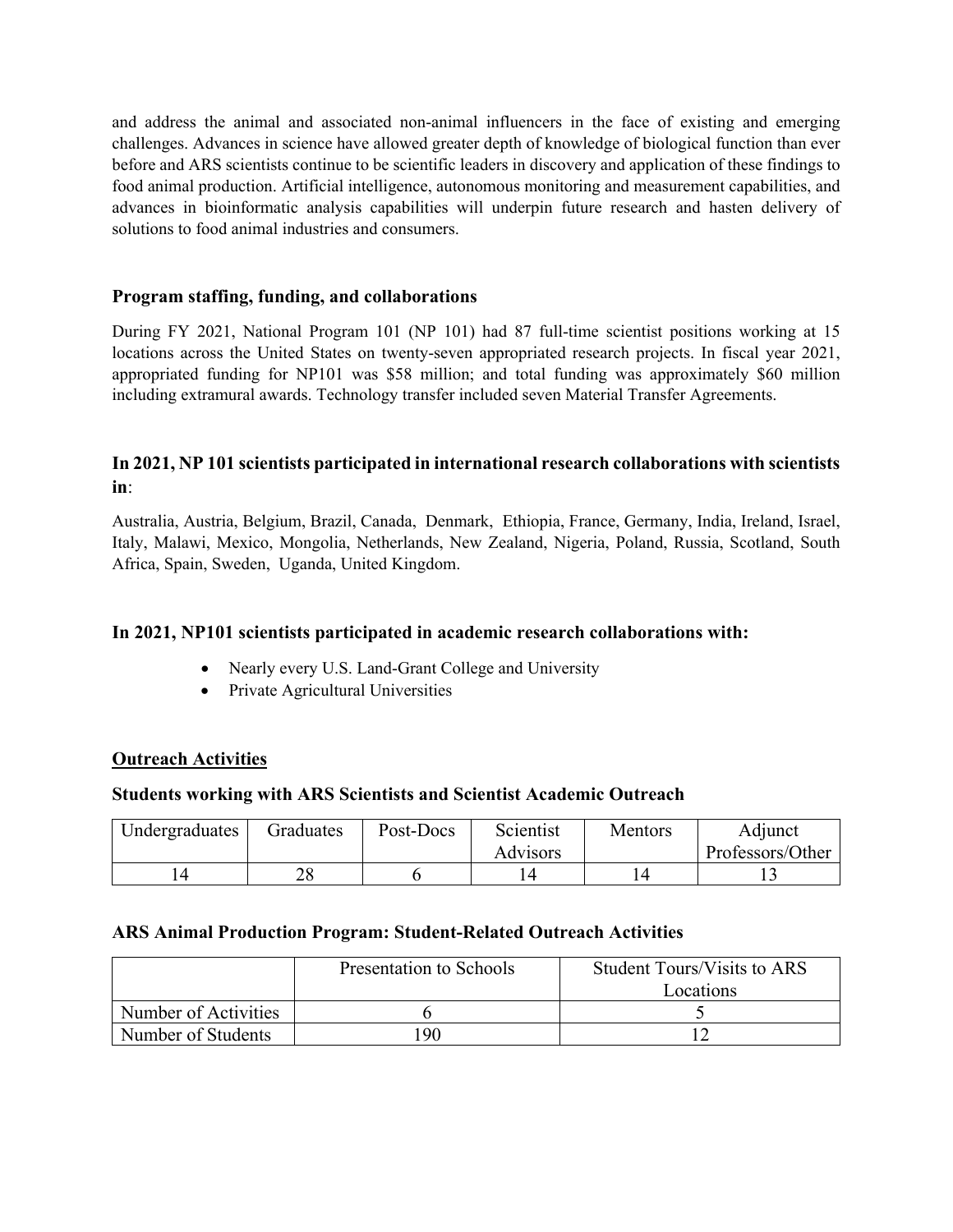# **Animal Production Program General Outreach to Stakeholders and the Public**

| Name of Activity                               | Number of  | Number of    |  |
|------------------------------------------------|------------|--------------|--|
|                                                | Activities | Participants |  |
| Presentation to Local/Community Groups         |            | 18           |  |
| Training/Demonstration                         |            | 44           |  |
| Webinars                                       |            |              |  |
| Presentation to Practitioner/Industry/Producer | h          | 2856         |  |
| Workshops                                      |            | 214          |  |
| <b>Stakeholder Meetings</b>                    |            | 464          |  |
| Laboratory Review                              |            |              |  |
| Teaching (Courses)                             |            |              |  |
| <b>Stem Events</b>                             |            | l 100        |  |

# **New scientists in NP 101 2021:**

**Dr. Tyson Fuller,** Postdoctoral Researcher, joined the Cell Wall Biology and Utilization Research Unit at the U.S. Dairy Forage Research Center, Madison, Wisconsin.

**Dr. Kouassi Kpodo,** Research Physiologist, joined the Animal Biosciences and Biotechnology Laboratory, Beltsville, Maryland.

**Dr. Bryan Neville**, Research Animal Scientist, joined the Nutrition, Growth and Physiology Research Unit at the U.S. Meat Animal Research Center, Clay Center, Nebraska.

**Dr. Bethany Redel,** Research Physiologist, joined the Plant Genetics Research Unit, Columbia, Missouri. Dr. Redel's efforts will focus on the application of gene editing technology to expand and enhance efforts in genetic and genomic technology applications in food animal production.

# **The following scientists retired in 2021:**

**Dr. Gary Bennett**, Supervisory Research Geneticist, Genetics and Animal Breeding Research Unit, U.S. Meat Animal Research Center, Clay Center, Nebraska. Dr. Bennett's distinguished research career spanned 36 years, and his groundbreaking efforts in Beef Cattle Genetics and Genomics are recognized world-wide.

**Dr. James Neel,** Research Animal Scientist, Grazinglands Research Laboratory, El Reno, Oklahoma. Dr. Neel's research included herbage energy and nitrogen balance, and development systems for pasturebased beef production and silvo-pastoral grazing.

The distinguished record of these scientists is recognized world-wide and they will be missed at NP 101.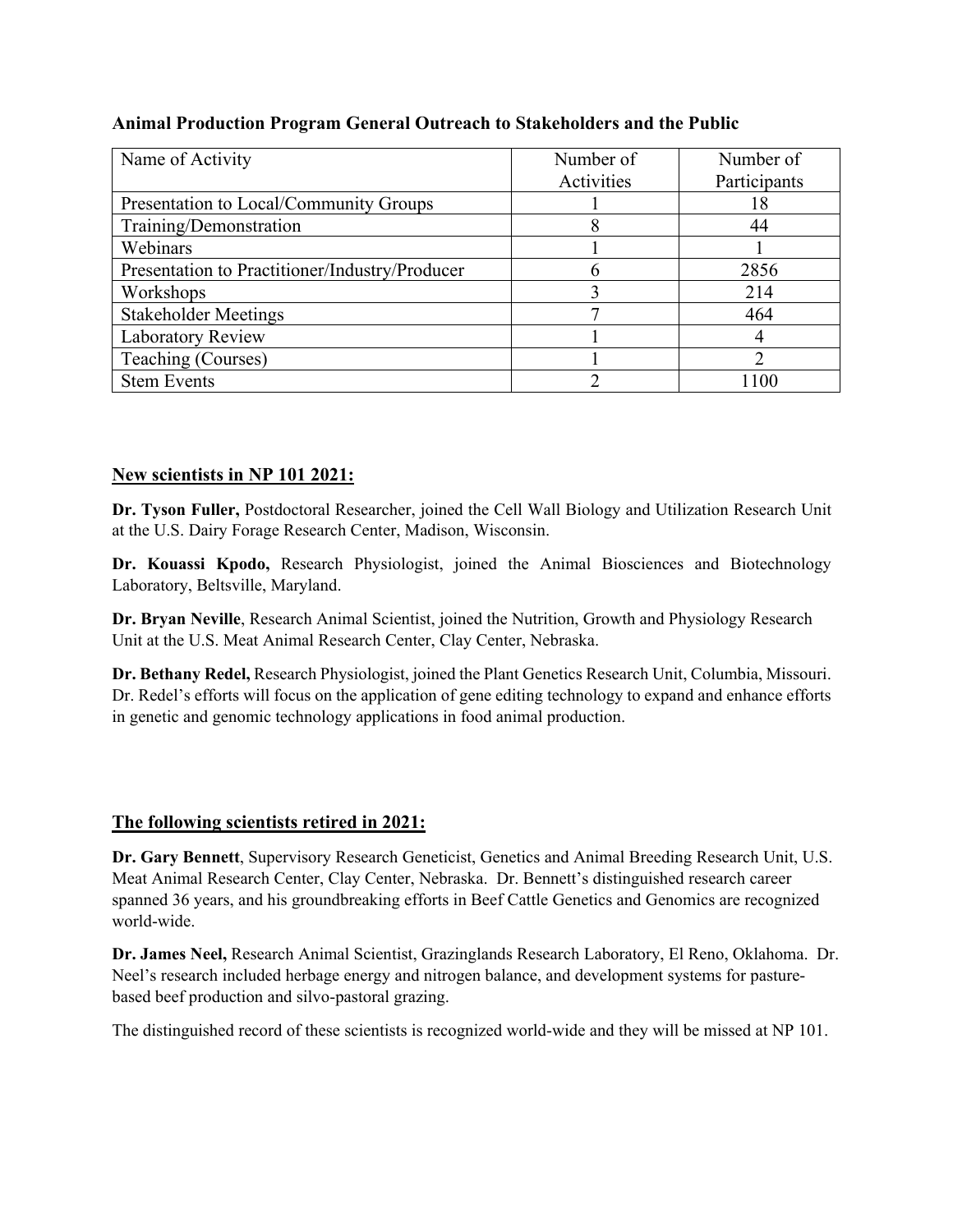# **The following scientists in NP 101 received prominent awards in 2021:**

**Drs. Derek Bickhart, Benjamin Rosen, Timothy Smith, and Curt Van Tassell** were recognized by Nature Genetics for previous ground-breaking published research on de novo assembly of complex genomes. Their work, domestic goat genome ARS1, was recognized in a Nature Genetics 20-year celebration of the Human Genome Sequence, Milestone 16 – Genomes Go Platinum.

**Dr. John Dunn** received the American Association of Avian Pathologists P.P. Levine Award for 2020 as the senior author of the best paper published in the journal Avian Diseases

**Dr. Jay Johnson** received the 2021 ASAS Midwest Section, Outstanding Young Researcher Award from the American Society of Animal Science.

**Dr. Brittney Keel** received the 2021 ARS Early Career Scientist of the Year Award for applying machine learning and novel mathematical modeling to complex livestock genomic analyses.

**Dr. Gary A. Rohrer** received the 2021 Area Senior Research Scientists of the Year Award for his leadership and development of genomic technologies which resulted in improvements in pork production and animal well-being.

## **Major Accomplishments in 2021**

This section summarizes significant research results for Fiscal Year 2021. Within each section, selected accomplishments of individual research projects in NP 101 are presented. The accomplishments are highlighted here due to their significance and alignment to action plan components and anticipated products. They are a subset of accomplishments within the program. To see all the accomplishments for each project within the program, please visit the USDA ARS National Program 101 website:

<https://www.ars.usda.gov/research/project-reports-by-program/?npCode=101>

Many of the projects are the result of significant domestic and international collaborations with both industry and academia. These collaborations provide extraordinary opportunities to leverage funding and scientific expertise for USDA - ARS research and allow scientists to tackle larger problems that could not be addressed without such collaborations. Improved food animal production efficiencies decrease the real cost of animal products, making the products more available to people worldwide, and decreasing the environmental footprint of animal production.

Accomplishments are listed below that correspond to each of the Components and Problem Statements of the *Action Plan National Program 101 Food Animal Production 2018 – 2022*. Following each accomplishment, the corresponding anticipated product from the NP 101 Action plan is indicated.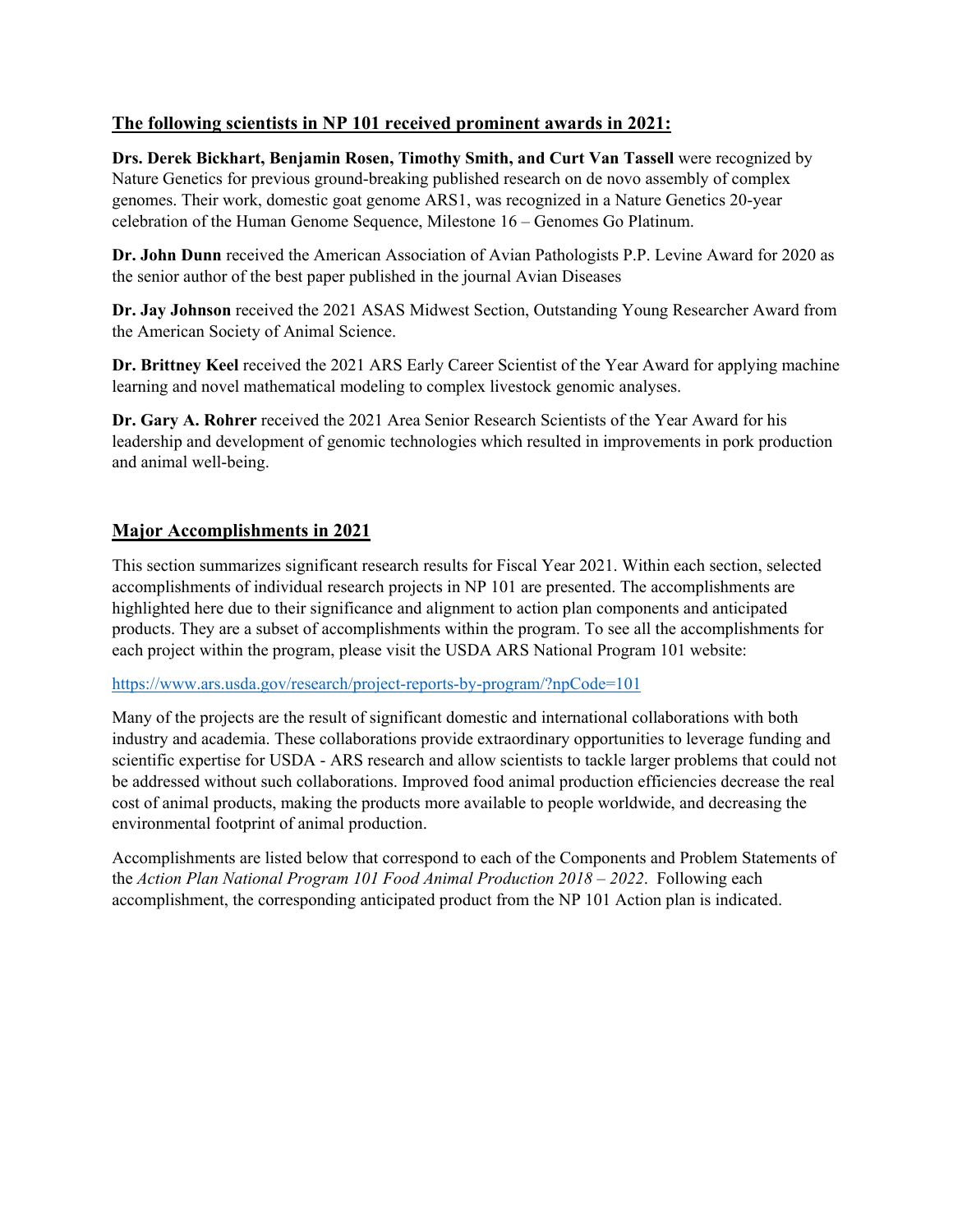# **Component 1: Improving Production and Production Efficiencies while Enhancing Animal Well-Being across Diverse Food Animal Production Systems**

## **Problem Statement 1A: Improving the Efficiency of Growth and Nutrient Utilization**

### **Leveraging "taste" for targeted grazing**

The American West sagebrush ecosystem supports agricultural economies, rural communities, and more than 350 native plant and wildlife species, but also faces serious threats from human-altered fire regimes and invasive plant species. ARS researchers in Dubois, Idaho, partnered with University of Idaho researchers and developed a method to identify sheep that can or cannot taste bitter flavors. They also developed a method to quantify genes affecting sheep's ability to taste bitter-flavored compounds. Using these genetic markers in sheep selection and an evidence-based grazing approach will lead to the development of sheep with rangeland grazing patterns that foster resilient, robust, and sustainable sagebrush ecosystems.

Anticipated product: Management strategies and programs for improving grazing-land health and sustainability and conservation/return of natural ecosystem services.

## **Problem Statement 1B: Improving Reproductive Efficiency**

#### **Isolation and transcriptome analysis of turkey sperm storage tubules**

Female avian species have specialized sperm storage tubules that store spermatozoa for 2 to 15 weeks without compromising sperm's capacity for fertilization. Identifying the molecular and physiological mechanisms that allow sperm storage tubules to maintain sperm fertility would create opportunities for applying these mechanisms to commercial system protocols and significantly improve the fertility of stored poultry sperm. ARS scientists in Beltsville, Maryland, were the first to isolate sperm storage tubules using laser capture microdissection. Characterization and pathway analysis of 745 differentially expressed genes revealed mechanisms associated with the fertility duration and cholesterol and lipid metabolism associated with sperm protection. These results give ARS scientists promising avenues for developing protocols for semen storage and use that exploit the sperm preservation capabilities of sperm storage tubules.

Anticipated product: Successful and efficient cryopreservation technologies and methods available for all livestock and poultry species.

#### **Breeding for carcass traits does not reduce reproductive performance**

Breeding for production traits in beef cattle can also reduce reproductive functions. ARS researchers in Clay Center, Nebraska, previously reported that newly identified genetic markers associated with desirable tenderness in beef steers may also be associated with an undesirable delayed calving date, which reduces reproductive ability in heifers. ARS researchers used genetic information and genomic markers from pedigree-related steers to generate a genome-enhanced breeding value for tenderness in breeding heifers. They did not find detrimental associations between production and reproductive function and observed that previous associations between production and reproduction can be overcome using marker-assisted, genomic approaches combined with quantitative genetic analyses. Cow-calf producers can apply these genetic markers to improve tenderness in progeny without concern for unintended negative impacts on reproductive function in the breeding herd.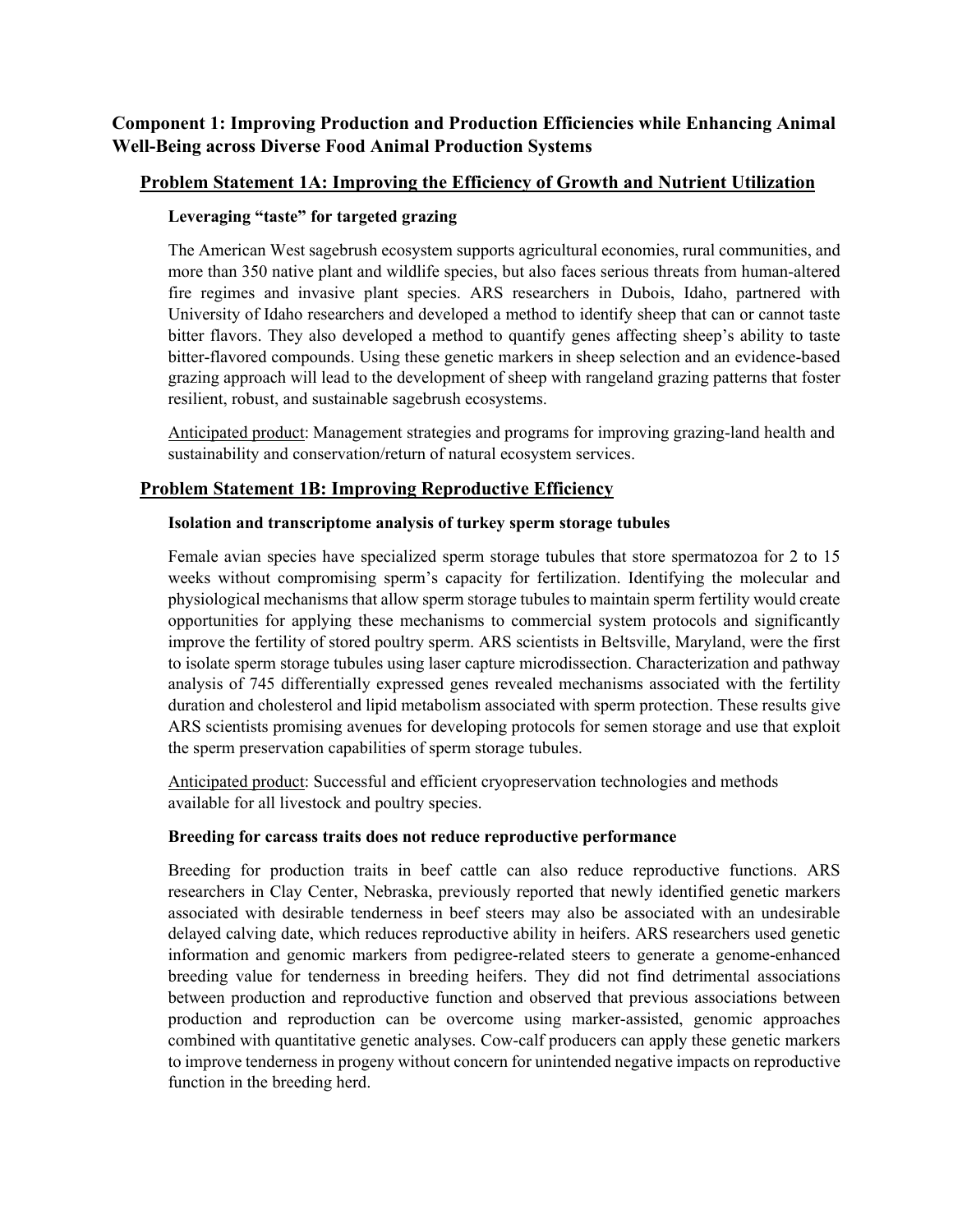Anticipated product: Strategies that break the antagonistic relationship between production and reproductive efficiency, allowing both to be simultaneously improved.

#### **Reproductive failure in breeding female pigs (gilt) influenced by brain proteins**

In the United States, around 40 percent of gilts (young female pigs retained for breeding) are culled annually due to reproductive failure. This is a loss of around 2.4 million gilts and results in industry losses of more than \$50 million. ARS scientists in Clay Center, Nebraska, examined how cells in the brain are involved in controlling reproduction in replacement females (gilts) during development and maturation. They found that certain cells express two types of proteins, called kisspeptin and neurokinin B, and that these cells are uniquely organized in the pig brain to control the secretion of reproductive hormones. This is the first report of localization of these proteins in pigs, and this foundational knowledge will be critical for developing new strategies and technologies to better manage reproduction and increase fertility in gilts.

Anticipated product: Identification of critical control points limiting improvements in reproductive rate in food animals including physiological and management factors.

## **Problem Statement 1C: Enhancing Animal Well-Being and Reducing Stress**

#### **Characterization of metal tolerance in a pork outbreak-associated** *Salmonella* **strain**

High levels of copper and zinc are frequently included in young pig diets as alternatives to antimicrobials to reduce pathogens and increase animal growth. However, the continuous use of copper or zinc may promote metal tolerance in bacterial pathogens. ARS researchers in Ames, Iowa, found that a *Salmonella* strain associated with a 2015 U.S. human outbreak linked to pork had increased genetic tolerance to copper, arsenic, and antimony. Furthermore, ARS researchers found that metal tolerance in this *Salmonella* strain can be transferred to other bacterial isolates and increase their metal tolerance; therefore, using elevated levels of zinc and copper in nursery swine diets may eventually result in pathogen strains more resistant to metals and not reduce colonization in pigs over the long term. This research provides information to veterinarians, swine producers, and microbiologists that certain *Salmonella* strains in U.S. pig populations have increased tolerance to copper used in animal production. The presence of metal tolerance genes in bacterial populations may limit the effectiveness of metals used to control disease.

Anticipated product: Identification of alternatives to antibiotics for improving growth performance in livestock.

#### **Rapid eye temperature measurement to evaluate animal health**

Rapid temperature measurement using forehead thermometers has become normal practice for humans, but current practices in cattle rely on obtaining rectal temperatures which is timeconsuming. ARS scientists in Lubbock, Texas, and university collaborators studied infrared ocular thermography, measuring the temperature of the eye, to detect fever in cattle. Results indicate that infrared ocular thermography can detect fever in cattle in less than 30 seconds and that eye temperature is highly correlated with rectal temperature. Adopting this rapid method for detecting fever in cattle allows high-throughput measurement in production facilities that will improve cattle management and sickness identification practices, improve cattle well-being and productivity, and reduce production costs.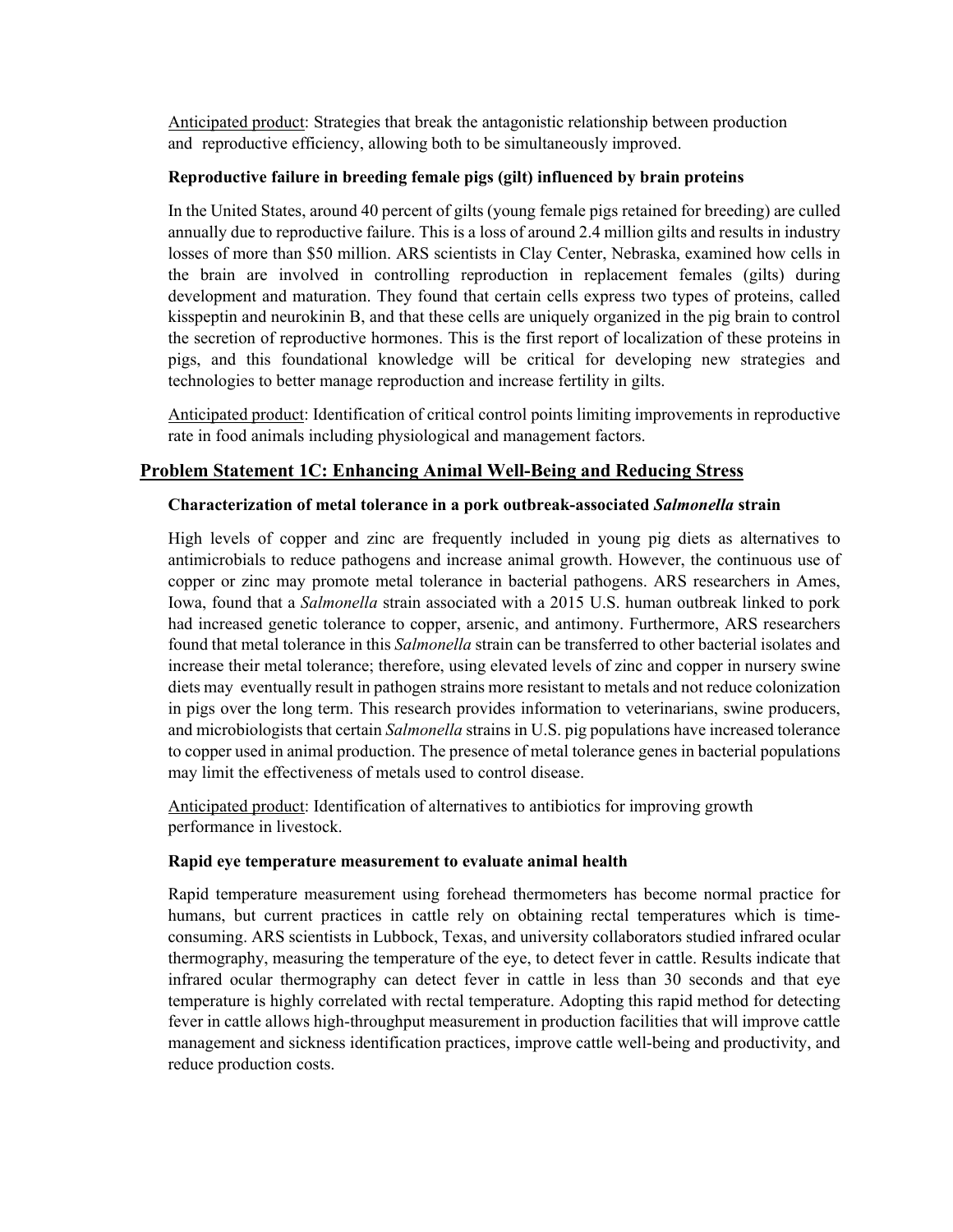Anticipated product: Improved precision animal management/production systems to better identify compromised animal well-being for individual and groups of animals in conventional production systems.

# **Component 2: Understanding, Improving, and Effectively Using Animal Genetic and Genomic Resources**

# **Problem Statement 2A: Develop Bioinformatic and other Required Capacities for Research in Genomics and Metagenomics.**

#### **Development of a high-throughput means of assessing microbial virus-host associations**

Bacteriophages are viruses that infect bacteria and they offer distinct opportunities for therapeutics and prophylactics in human medicine and agriculture. Previous sequencing and classical microbial isolation approaches missed candidate viruses and required intense manual labor. ARS researchers in Madison, Wisconsin, in collaboration with industry partner Phase Genomics, developed a new, automated high-throughput sequence-based method that offers much greater accuracy and reliability in selecting candidate viruses. The method, *ProxiPhage*, developed by Phase Genomics, provides discriminatory power to place a viral genome within a specific bacterial cell, resulting in direct evidence of integration. These findings have also allowed discovery of new viral genomes, several of which may be manipulated for phage-therapy applications that can reduce microbe pathogenicity, such as transferring antimicrobial resistance genes and plasmids with virulence genes into pathogenic microbes. Several clinical research studies have applied this methodology to identify benign microbial hosts that indirectly enable the proliferation of these detrimental alleles to pathogens.

Anticipated product: Enhanced metagenomic characterization and analysis of the gut microbiome to develop better understanding of the relationship between the microbiome and the health, productivity, and environmental impact of food animals.

## **Farm Genotype-Tissue Expression (FarmGTEx) Consortium and the Cattle Gene Atlas**

Understanding the regulation of livestock gene expression underpins the study of biological mechanisms that contribute to economically important traits and animal improvement through selective breeding. FarmGTEx is an international collaboration focused on the development of a comprehensive atlas of tissue-specific gene expression and genetic regulation in farm animals. Coled by ARS scientists in Beltsville, Maryland, and researchers at the University of Edinburgh, Scotland and 20 other universities and institutes around the world, FarmGTEx built a Cattle Gene Atlas using approximately 12,000 publicly available RNA-sequence datasets that represented more than 100 tissues and cell types from more than 40 cattle breeds. The atlas describes the landscape of RNA expression in the genome and across tissues and identifies variation in gene expression and protein isoform variants for 24 major tissues and 43 economically important traits in cattle. This data portal allows researchers to query gene expression, alternative splicing, and DNA regions associated with economically important traits in an easy, uniform way. FarmGTEx serves as the primary international reference source for cattle genomics, breeding, adaptive evolution, comparative genomics, and veterinary medicine. This research directly addresses the collective quest to enhance efficiency in cattle production and contributes to improvements in the environment, sustainable systems, and consumer expectations of beef and dairy products.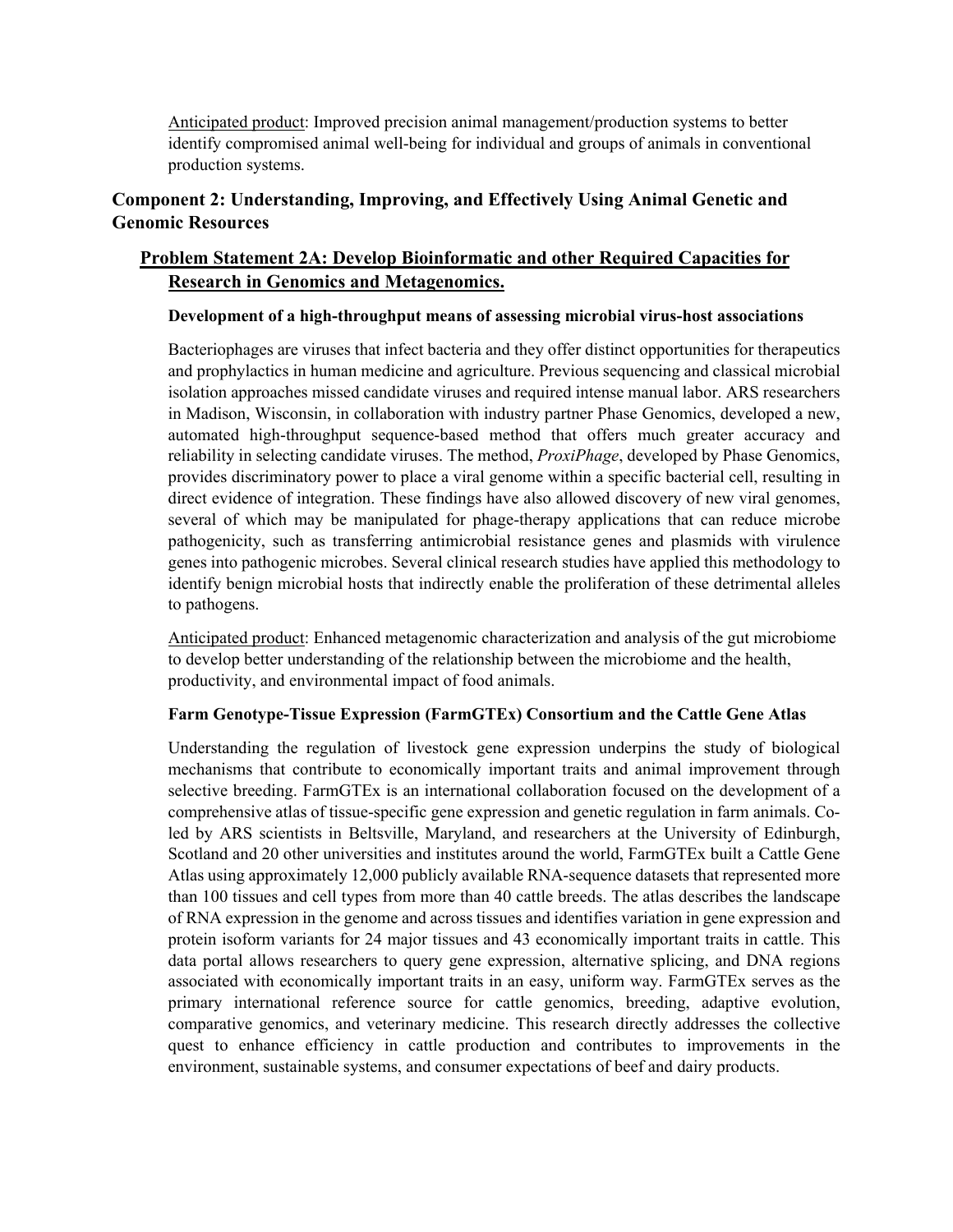Anticipated product: Better integration of expertise, infrastructure, and genetic and genomic technologies within ARS and with industry and academic partners to facilitate development of comprehensive bioinformatic, metagenomic, and phenotypic databases tools, and technologies to exploit shared resources.

#### **A new method to screen the gastrointestinal microbiome of livestock**

The microbiome is the combined genetic material of all microorganisms—such as bacteria, fungi, protozoa, and viruses—that live in a particular environment. ARS scientists in Madison, Wisconsin, and Beltsville, Maryland, led research conducted by an interdisciplinary team of international researchers from four countries and two private United States companies to develop new methods for microbiome screening to identify the organisms present. Using the latest high accuracy, longread DNA sequencing technologies, microbial strains could be resolved down to single nucleotide variants. More than 44 bacterial genomes were assembled into single, continuous chromosome genomes, which is the greatest number ever achieved in a single sequenced sample; more than 400 viral- and 250 plasmid-host associations were identified. These discoveries represent the highest resolution image of genomic DNA in a gastrointestinal sample, furthering the interpretation of microbiome sequencing discoveries and the future identification of 'high-value' organisms influencing animal efficiency and health.

Anticipated product: Enhanced metagenomic characterization and analysis of the gut microbiome to develop better understanding of the relationship between the microbiome and the health, productivity, and environmental impact of food animals.

#### **Genome assembly of closely related microbes in metagenomic DNA samples**

A metagenome is the recovery and sequencing of all genetic material in an environmental sample. Metagenomic assembly is hampered by the presence of multiple bacteria that are closely related in a genome sequence, but can represent different strains, species, or subspecies. Improper assembly reduces the accuracy of linking antibiotic resistance genes to a specific strain or species, and accuracy is essential when potential pathogenic microbes are present along with closely related non-pathogenic organisms. ARS researchers in Clay Center, Nebraska, and university collaborators developed a method to separately assemble genomes from mixed genomic material, even within the same species, while simultaneously providing links to antibiotic resistance genes that reside in the bacteria but that are not integrated into the bacterial chromosome. This new method offers great promise in clinical microbiology and livestock production sectors by enabling sequence-based tracking of strain-level genomes more efficiently and effectively than previous methods. This new method also improves the ability to determine if antibiotic resistance genes are associated with known human or animal pathogens; it also can reduce diagnostic costs and wait times.

Anticipated product: Enhanced metagenomic characterization and analysis of the gut microbiome to develop better understanding of the relationship between the microbiome and the health, productivity, and environmental impact of food animals.

# **Problem Statement 2B: Characterize Functional Genomic Pathways and their Interactions.**

#### **Relationships between rumen physiology and liver abscesses in beef cattle**

Beef cattle liver abscesses cost the beef industry approximately \$64 million annually. Liver abscesses are caused by bacteria transported from the rumen that subsequently colonize the liver.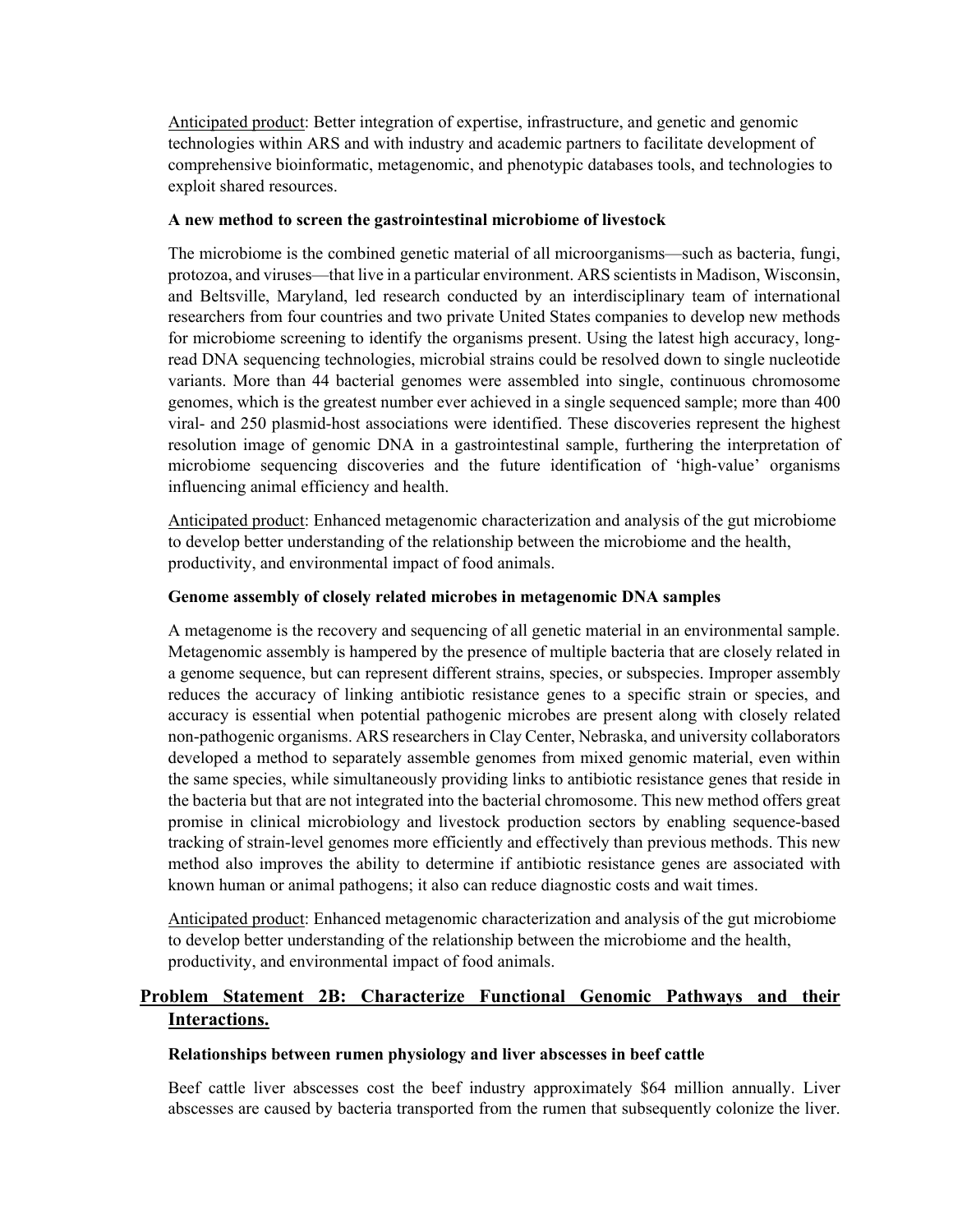ARS scientists in Clay Center, Nebraska, and University of Nebraska-Lincoln collaborators studied genetic variations and gene expression in the cattle rumen and variation in bacterial communities attached to the rumen in cattle with liver abscesses. More than 200 genes, including many genes involved in inflammation and protein translation pathways, were differentially expressed in affected cattle. In addition, the bacterial communities attached to the rumen were different than communities in cattle without liver abscesses. Researchers identified associations between differentially expressed genes and the bacterial species attached to the rumen and wrote the first published study on these relationships. These findings indicate that measuring changes in gene expression may be an effective biomarker for identifying the development of liver abscesses in feedlot cattle and for developing treatments. This groundbreaking discovery will allow additional study of the factors contributing to liver abscess development, provide effective identification of animals susceptible to liver abscesses, and reduce the negative impacts of abscesses on production efficiency and animal welfare.

Anticipated product: Gene targets for the development of additional strategies to beneficially manipulate the environment of the food animal to improve economic traits.

# **Problem Statement 2C: Preserve, Characterize and Curate Food Animal Genetic Resources.**

#### **Germplasm Preservation and Application**

Realization of ongoing efforts to establish and utilize resources within the National Animal Germplasm Program (NAGP) collection comes from application in the field, at the producer level. ARS scientists in Fort Collins, Colorado, evaluated germplasm for key genes and genomic information and expanded the size of the banked genetic resource base across livestock industries. Brangus breeders, following identification of the causative mutation for white eye disease, used a single sire's negative genotype and ancestry pathways to trace genetic dispersion within the breed. Knowledge of the gene banked ancestor's negative genotype eliminated the need for expensive, comprehensive gene testing on over 150,000 cattle, saving the industry breeders over \$1.5 million. Germplasm preservation also allowed the nation's largest seller of beef bulls (>3,900 annually) to reintroduce 1980s-1990s genetic resources through embryo transfer, allowing the breeder to 'go back' in time and resurrect lines that can offer additional genetic variation, foster innovative genetic selection, and expand opportunities to match genetic resources more closely with environments they best serve. Collaborations with Purdue University and the Livestock Conservancy leveraged ARS Innovation Funds to import, store, and utilize semen from the Large Black breed, resulting in expansion of genetic diversity in U.S. Large Black populations and establish resources for future research to identify key alleles that influence phenotypes.

Anticipated product: A publicly available database providing germplasm sample, phenotypic, and genomic information to industry and the research community.

## **Problem Statement 2D: Develop and Implement Genetic Improvement Programs using Genomic Tools.**

#### **Discovery of an undesirable genetic factor in Jersey cattle**

Jersey calves are sometimes born with a congenital condition called Jersey Neuropathy with Splayed Forelimbs (JNS); affected calves are unable to stand on splayed forelimbs and display neurological symptoms. JNS was reported to the American Jersey Cattle Association in Columbus,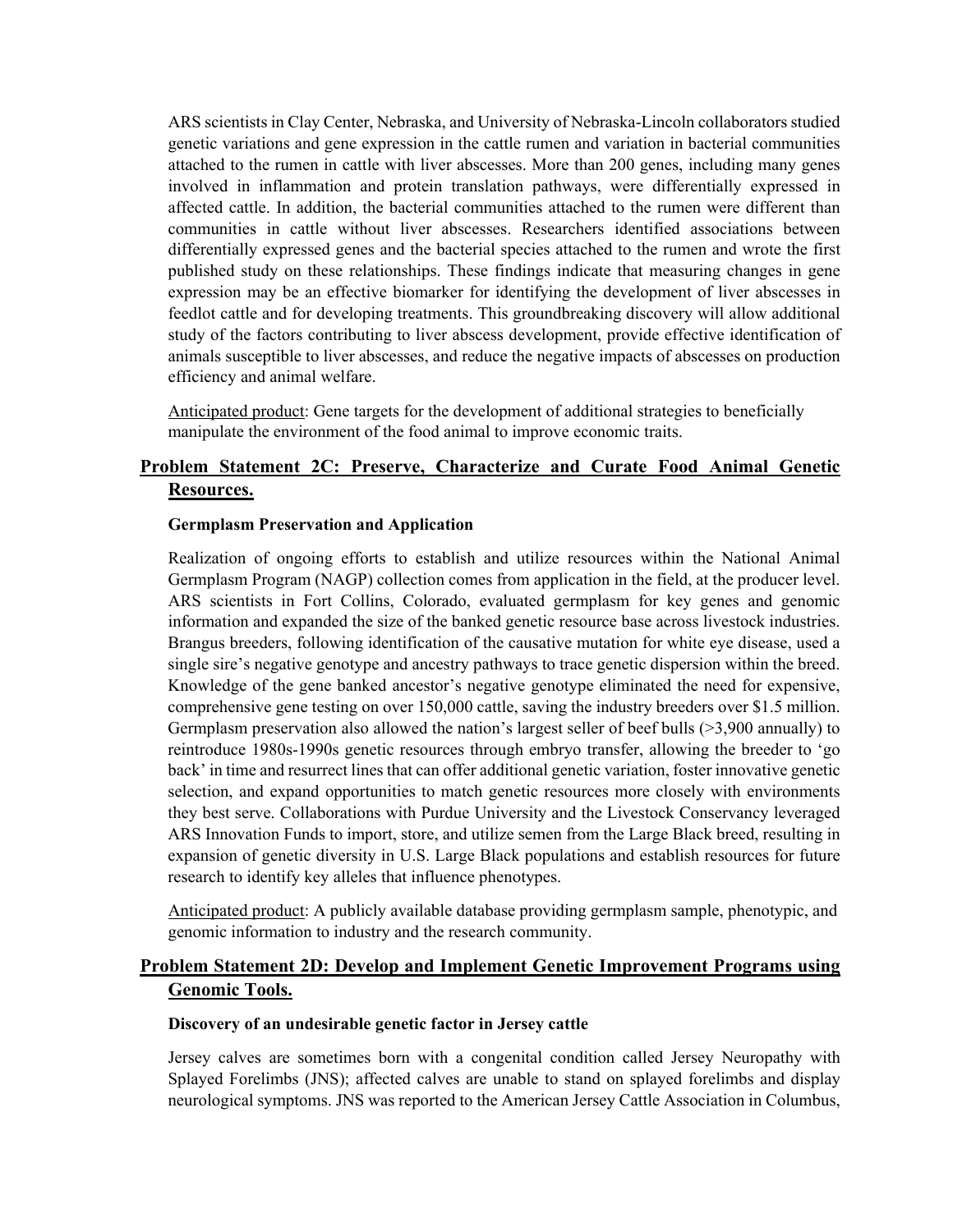Ohio, by Jersey breeders. ARS researchers in Beltsville, Maryland, used pedigree and genetic analyses to identify the genetic basis for JNS and the identity of a common ancestor born in 1995. Scientists then tracked inheritance of the JNS defect and the Council on Dairy Cattle Breeding first reported results in December 2020. In January 2021, the American Jersey Cattle Association updated its comprehensive mating program, JerseyMate<sup>TM</sup>, to include JNS genotype results. Industry will soon have access to ARS software and testing methods that will assist producers as they make mating decisions to reduce the estimated 6 percent frequency of JNS carrier animals in the Jersey breed. Genetic testing and avoiding carrier-to-carrier matings can prevent the birth of about 300 affected calves annually.

Anticipated product: Development of DNA-based diagnostics to provide genotypic information for use in centralized genetic evaluation and improvement systems particularly for novel traits.

## **Problem Statement 2E: Improved Techniques for Genetic Modification and Genetic Engineering of Food Animals.**

none

# **Component 3: Measuring and Enhancing Product Quality and Enhancing the Healthfulness of Meat Animal Products**

# **Problem Statement 3A: Systems to Improve Product Quality and Reduce Variation in Meat Animal Products.**

## **Muscle metabolism intermediates influence beef flavor development**

Beef flavor is the most important factor in determining consumer eating satisfaction of beef products. The role of beef processing strategies and cooking in flavor development has been the subject of extensive research. However, little attention has been paid to the role of inherent animalto-animal variation in muscle metabolism in the development of beef flavor. ARS scientists in Clay Center, Nebraska, determined that variation in muscle metabolites is associated with both positive and negative flavor attributes in beef strip loin steaks. These findings provide a greater understanding of the mechanisms responsible for variation in beef flavor. Furthermore, these results offer the beef industry genetic selection strategies to improve overall beef flavor and consistency to increase consumer satisfaction and demand, which could add millions of dollars in revenue to the U.S. beef industry.

Anticipated product: Better understanding of the biological mechanisms that control and influence meat product quality, color stability and consistency.

## **Problem Statement 3B: Improving the Healthfulness and Nutritional Value of Meat Products from Traditional and Non-Traditional Production Systems.**

None